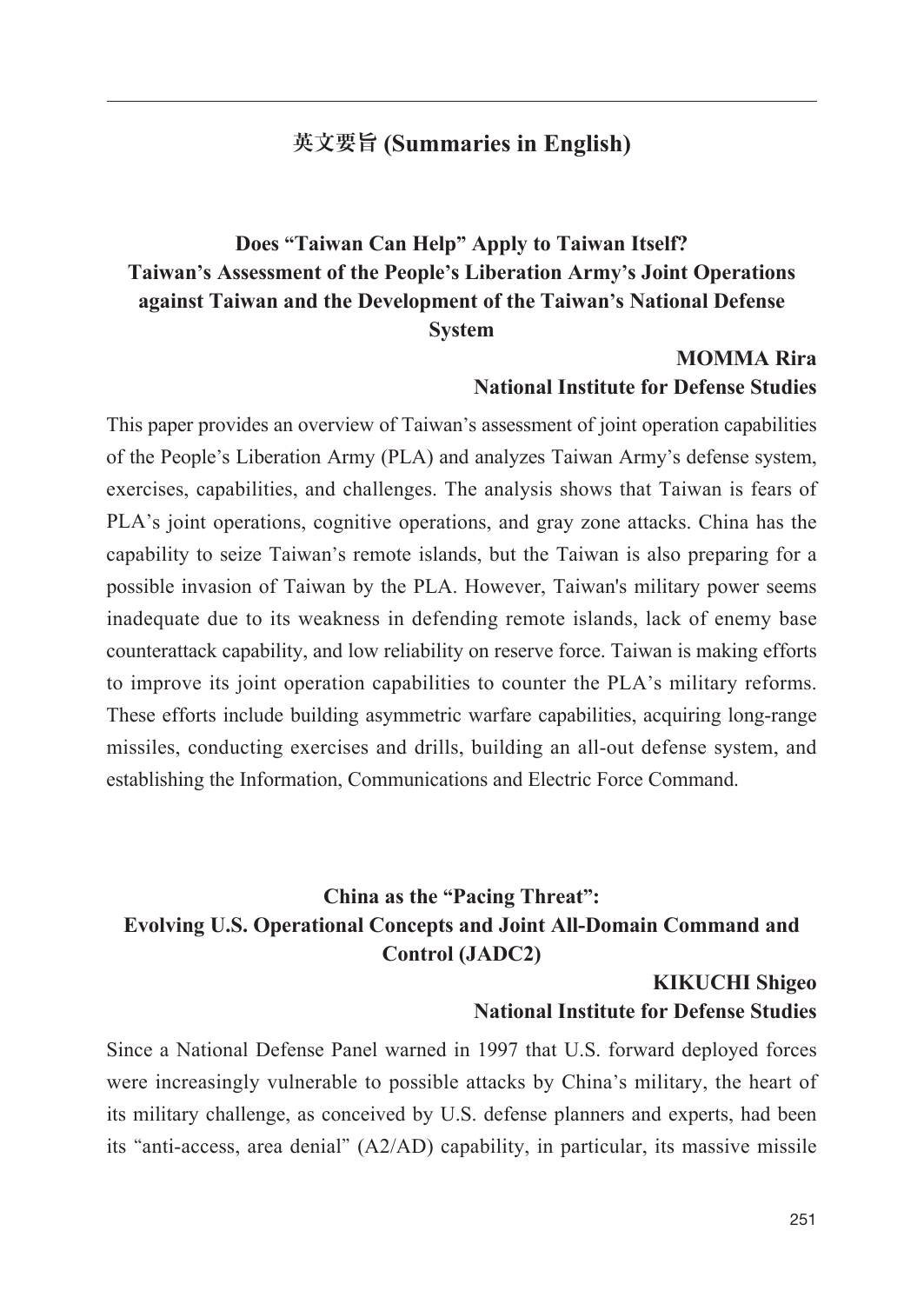arsenal. However, in the recent years, they are becoming more focused on other aspect of China's military capability known as "System Destruction Warfare," which seeks to paralyze and destroy operational capability of enemy "operational system." Given changing perception on the nature of China's military challenge, the U.S. military is developing a Joint All-Domain Command and Control (JADC2) concept, along with other operational concepts designed for fighting under "contested environment" within adversaries' threat zones.

## **The Creation of the Space Force and the Space Command in the United States: Background and Intent of the Creation and Assessment of the Stand-up Status FUKUSHIMA Yasuhito**

#### **National Institute for Defense Studies**

The creation of the United States Space Force (USSF) and the United States Space Command (USSPACECOM) in 2019 was driven by a common understanding among U.S. government officials that outer space had moved into the warfighting domain. While the launch of the USSF has progressed in line with the goals set by the Department of Defense in terms of creating a unique organizational culture, leveraging Air Force infrastructure for efficiency, and emphasizing speed, agility, and partnerships, there has not been sufficient progress in streamlining the acquisition of space systems. On the other hand, the launch of the USSPACECOM has progressed in a way that reflects the unanimous recognition by U.S. government officials of the need to enhance combat capabilities in the space domain, including the establishment of the Joint Task Force – Space Defense.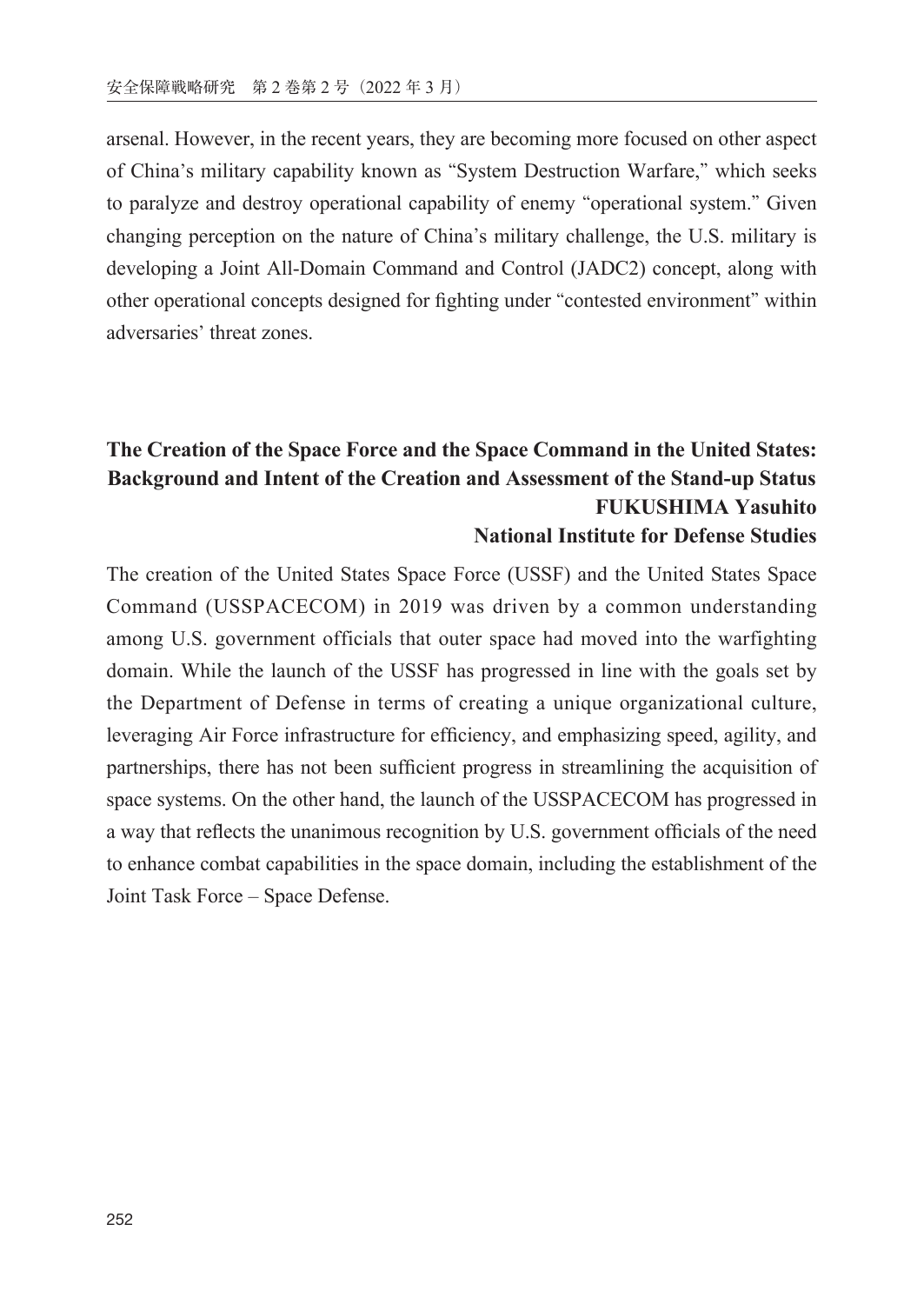### **Reassessing the "Nuclear Winter" Theory: Current Research on the Climate Effects of Nuclear War and Its Implications for Security and Nuclear Deterrence**

#### **ICHIMASA Sukeyuki National Institute for Defense Studies**

This paper attempts to re-evaluate the research on the climate effects of nuclear war since the 1980s from a security perspective. The "nuclear winter" theory, epitomized by the work of Turco, Sagan, and the others, warned of the possibility that the dust and smoke generated by a nuclear attack on a city could rise to and linger in the stratosphere. The dust and smoke cause a significant drop in surface temperatures, blocking sunlight and leading to a long period of global cooling. While the study was regarded as contributing to the end of the nuclear arms race, it was also widely criticized for its political impact. In addition, since the end of the Cold War, attention to the "nuclear winter" theory has declined. However, research has developed along with advances in climate modeling. Many published papers show that even a limited nuclear war would significantly impact climate and food production. As much academic debate exists, the "nuclear winter" theory still has important implications for international security and nuclear deterrence. Therefore, it will be necessary for all states possessing nuclear weapons to scientifically reassess the theory in light of their nuclear war plans and reconsider their approaches to nuclear risks.

#### **China and the Liberal International Order**

#### **MASUDA Masayuki National Institute for Defense Studies**

Promoting reforms of the international system had been a foreign policy objective of the People's Republic of China (PRC) until China's fifth generation of leadership came into power in 2012. From the late 2000s PRC strategists began to discuss the bounds of reform within US- and Western-led existing international institutions. Xi Jinping, the core of the fifth generation leaders, calls for China to lead the reform of the global governance system with Chinese-led initiative, including the Belt and Road Initiative (BRI) and Asian Infrastructure Investment Bank (AIIB). On one hand,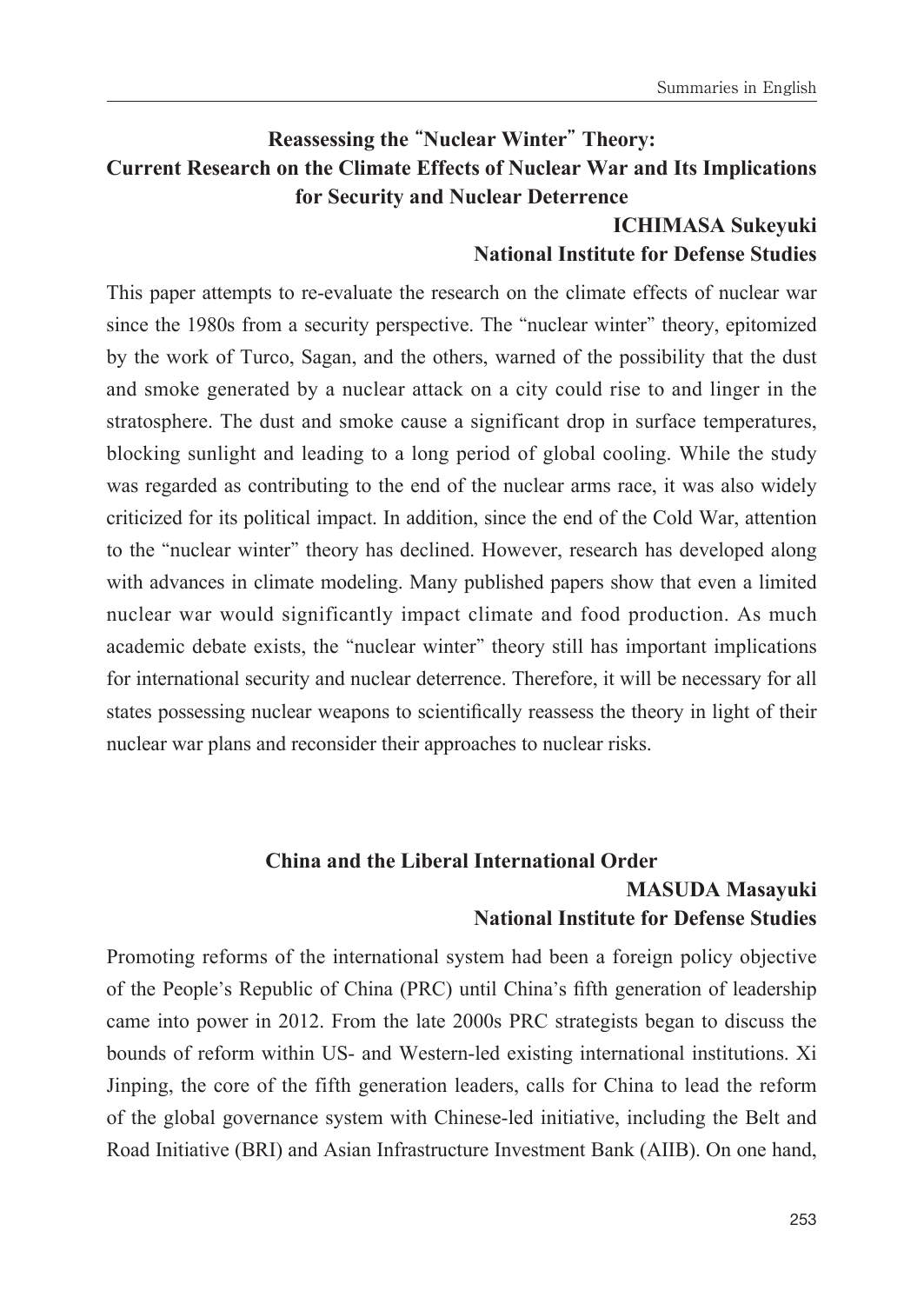Chinese leadership makes unceasing efforts to strengthen Party leadership by raising new doctrines and theories. Xi Jinping asks the people to gain confidence in China's own path, theory, system, and culture of socialism with Chinese characteristics. On the other hand, Beijing attempts to increase China's discourse power and influence in the international community. China's attempts at globalizing its preferred political discourse have been openly combative to liberal norms and values.

### **ASEAN Political Security Community: Development of Multilateral Cooperative Frameworks and Further Challenges**

# **SHOJI Tomotaka**

#### **National Institute for Defense Studies**

This paper examines the ASEAN Political Security Community (APSC), with a particular focus on multilateral frameworks for security cooperation. Behind the establishment of the APSC were changes in the strategic environment inside and outside the region, such as the enlargement of ASEAN, the Asian financial crisis in 1997, and the emergence of non-traditional security challenges. In the early 2000s, Indonesia took the initiative to form the APSC. However, other member states were reluctant to positively respond to Indonesia's ambitious proposals. Consequently, the establishment of the APSC according to the 2003 Second Bali Declaration and the 2004 Vientiane Action Program was a product of ASEAN's traditional style of security cooperation. However, the formation of the APSC promoted the institutionalization of ASEAN's external relations in political security cooperation. Following the APSC concept, the East Asia Summit (EAS), the ASEAN Defense Ministers' Meeting (ADMM) and the ADMM Plus were launched. Interestingly, the ADMM and ADMM-Plus, two closely related frameworks, have followed different paths of development: facilitating intra-regional confidence building for ADMM and strengthening capacity-building support within and outside the region for ADMM Plus.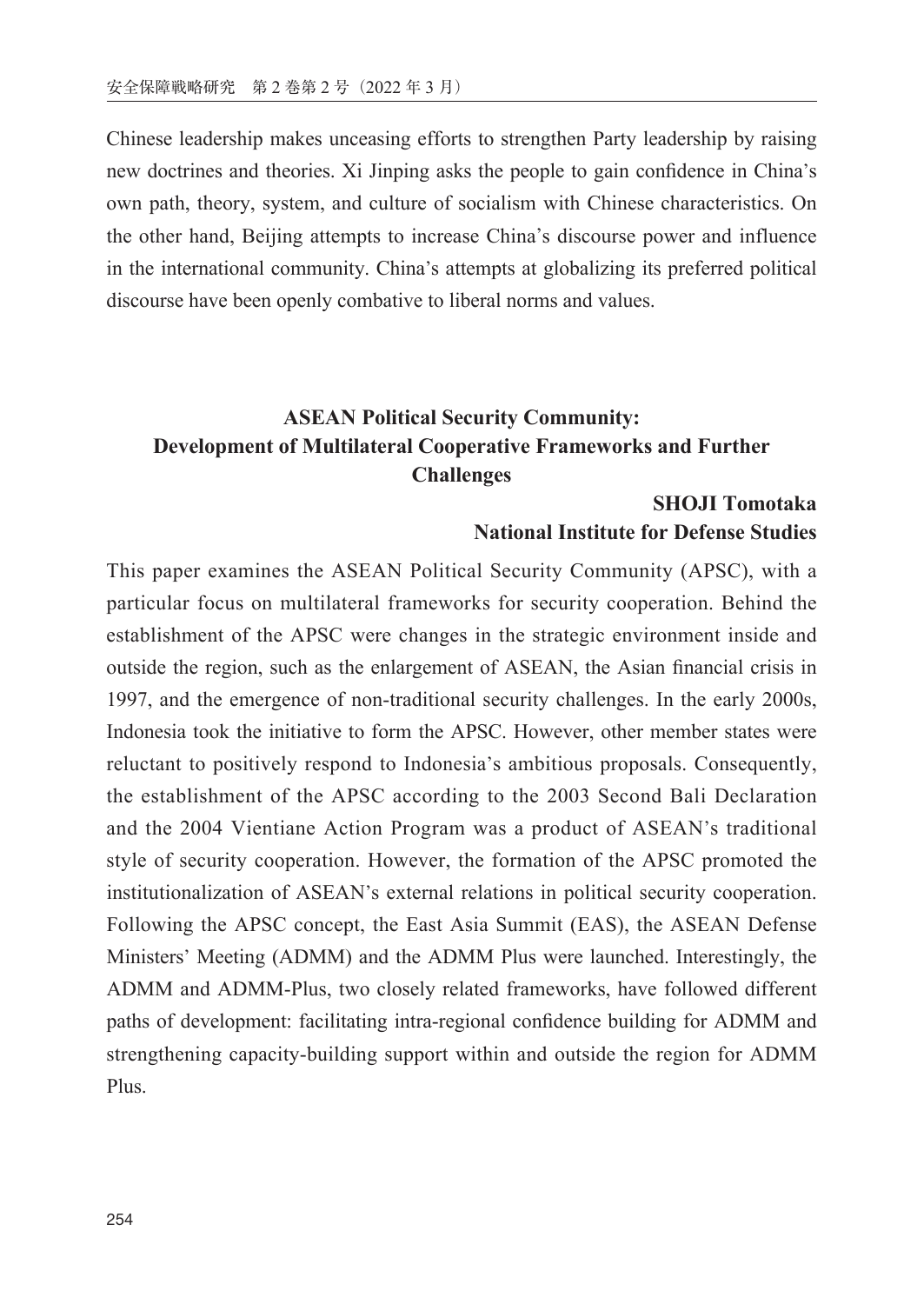#### **The Modernization of U.S. Nuclear Command, Control, and Communications ARIE Koichi National Institute for Defense Studies**

The U.S. Nuclear Command, Control, and Communications (NC3), consisting of command centers, early warning and communications systems, is planning to be modernized as its architecture and subsystems become obsolete. Its modernization is urgent and critical because the U.S. NC3, as a fundamental component of nuclear deterrence, must keep functioning and be able to address contemporary and future threats. In 2018, the commander of U.S. Strategic Command was appointed as the enterprise lead for NC3 modernization. This paper discusses what challenges U.S. NC3 modernization should address in three points. First, the dual-use functionality of the U.S. NC3 across nuclear and conventional operations, which is expected to increase in the process of modernization, should not lead to nuclear deterrence instability. Second, the robustness and resiliency of the overall U.S. NC3 system against space, cyber, and electromagnetic threats should be enhanced to ensure the reliability of U.S. nuclear deterrence. Third, it should be noted that the current U.S. NC3 modernization might be subject to change due to disputes over presidential sole authority to use nuclear weapons.

#### **The Anti-aircraft Artillery Units' Subordination Issue of the Japan Air Self Defense Force in Its Initial Phase**

#### **NISHIDA Hiroshi Japan Air Self Defense Force**

Difficulties confronted by the JASDF in its initial phase included an issue of antiaircraft artillery (AAA) units' subordination between the JASDF and the JGSDF in the mood that missiles would be all-around in the near future. There was little information on the political process of the issue except for some recollections by the Internal Bureau's former officials involved with the process. This paper will examine and consider this issue from various perspectives based on many recollections by the officials/staff of Internal Bureaus, Joint Staff Council, JGSDF, and JASDF which recently became available to us. In short, the actual state of the AAA units'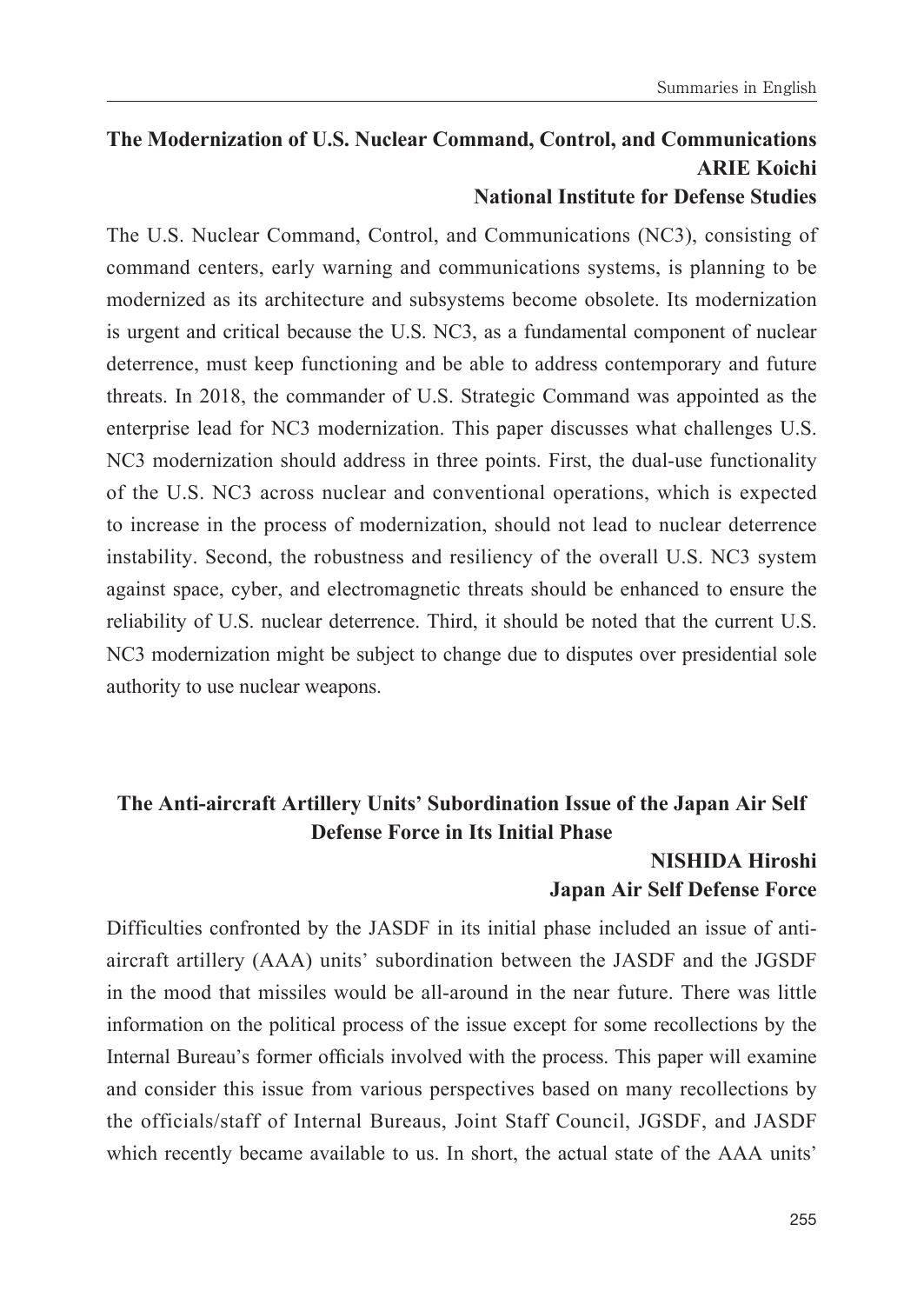subordination issue was like putting a decision on the back burner constantly. The final decision was that the JGSDF, which took a role in the foundation of the units, would have Low Altitude SAM (HAWK) and that the JASDF, which would be responsible for the overall air defense system, would have High Altitude SAM (Nike Ajax), which was a compromise. The Director General of the Defense Agency decided this, though both services claimed their superiority in the operation of AAA units.

#### **A Study of the 2019 Pulwama Crisis between India and Pakistan KURITA Masahiro National Institute for Defense Studies**

The Pulwama crisis, which occurred as the first outright military crisis between India and Pakistan in nearly two decades, suggests several important points about the latest status of the overall deterrence stability between the two nuclear armed neighbors. First, a Pulwama-like terror attack, which is serious enough to provoke India's conventional retaliation, is still rare, but it is distinctly possible even if Pakistan tries to avoid its occurrence. Second, both Delhi and Islamabad currently seem to be inclined toward avoiding escalation in a Pulwama-style limited conventional exchange; however, the repetition of such a crisis will lead to India's more significant initial response at some point in the future. Third, it has increasingly become possible that a limited military engagement between the two countries takes the form of an exchange of conventionally-tipped accurate missiles, which raises the risks of an inadvertent nuclear use. Fourth, the effectiveness of the US mediation as the "honest broker" is likely to wane further in the future. What all these suggest is that, while the overall deterrence relationship between the two countries is not immediately as dangerous as it seems, its stability will be eroded as a Pulwama-style crisis recurs.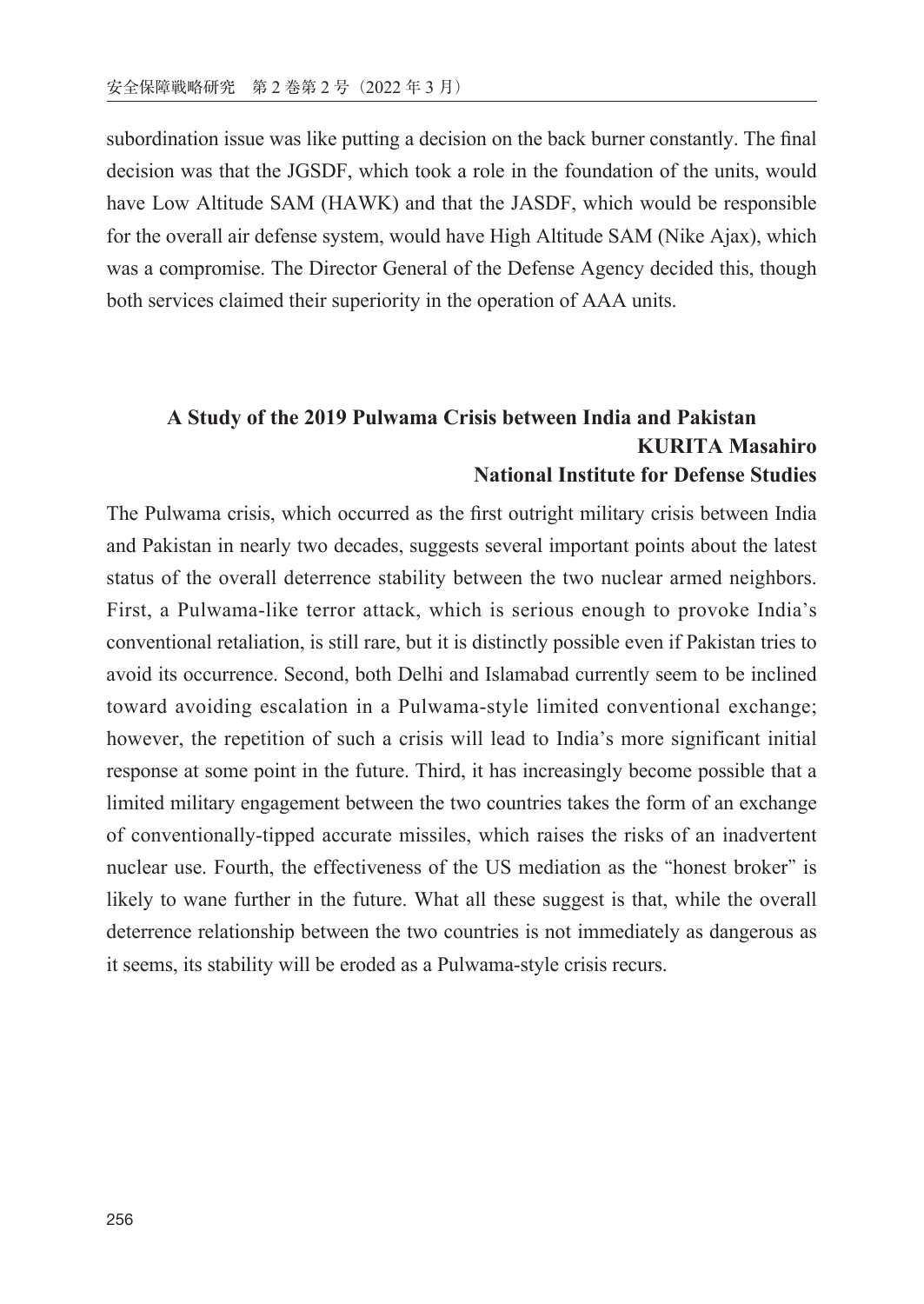#### **Roles and Performance of the Sierra Leone Military during the Ebola Crisis JINGUSHI W. Akira National Institute for Defense Studies**

Involvement of the military in response to public health crises such as the pandemic of infectious diseases is widely seen in countries around the world. Sierra Leone military, despite that its domestic roles had been severely limited through the security sector reform after the civil war, similarly played wide and crucial roles during the Ebola crisis in 2014-16. Namely, treatment of patients, collection and burial of corpses, building Ebola treatment units, guarding health workers and facilities, and the management of the National Ebola Response Centre among others. Overall, these activities by the Sierra Leone military were highly regarded, as it brought discipline to the government's response and contributed to saving many lives. The reputation that the Sierra Leone military obtained through the Ebola crisis led to its deep involvement in the ongoing response to the COVID-19.

# **Chinese Nationalist Government's Defense Posture during the Second Sino-Japanese War (1938-1941): Centered on the Combination of Political Work and Military Operation in Central and South China**

#### **FUJII Motohiro National Institute for Defense Studies**

From 1938, after the devastating defeat in the early stages of the war, the Chinese Nationalist Government was need to recover its military posture and to defend itself against Japan's political manoeuver and military offensive. Therefore, the leadership of the Nationalist Government put a strong effort into the political work of the military. This paper examines the position of political work and the role it played in the Nationalist Army through outlines the organizational structure and main activities of the Political Department of the Military Affairs Commission, which is the main institutional organ in the Nationalist Army. And also, in order to understand the role of the political work in the defense posture of Nationalist Government, this paper discusses its combinations with the military operations for the defense of Central and South China. In conclusion, the paper assessed that the Nationalist Army's tactics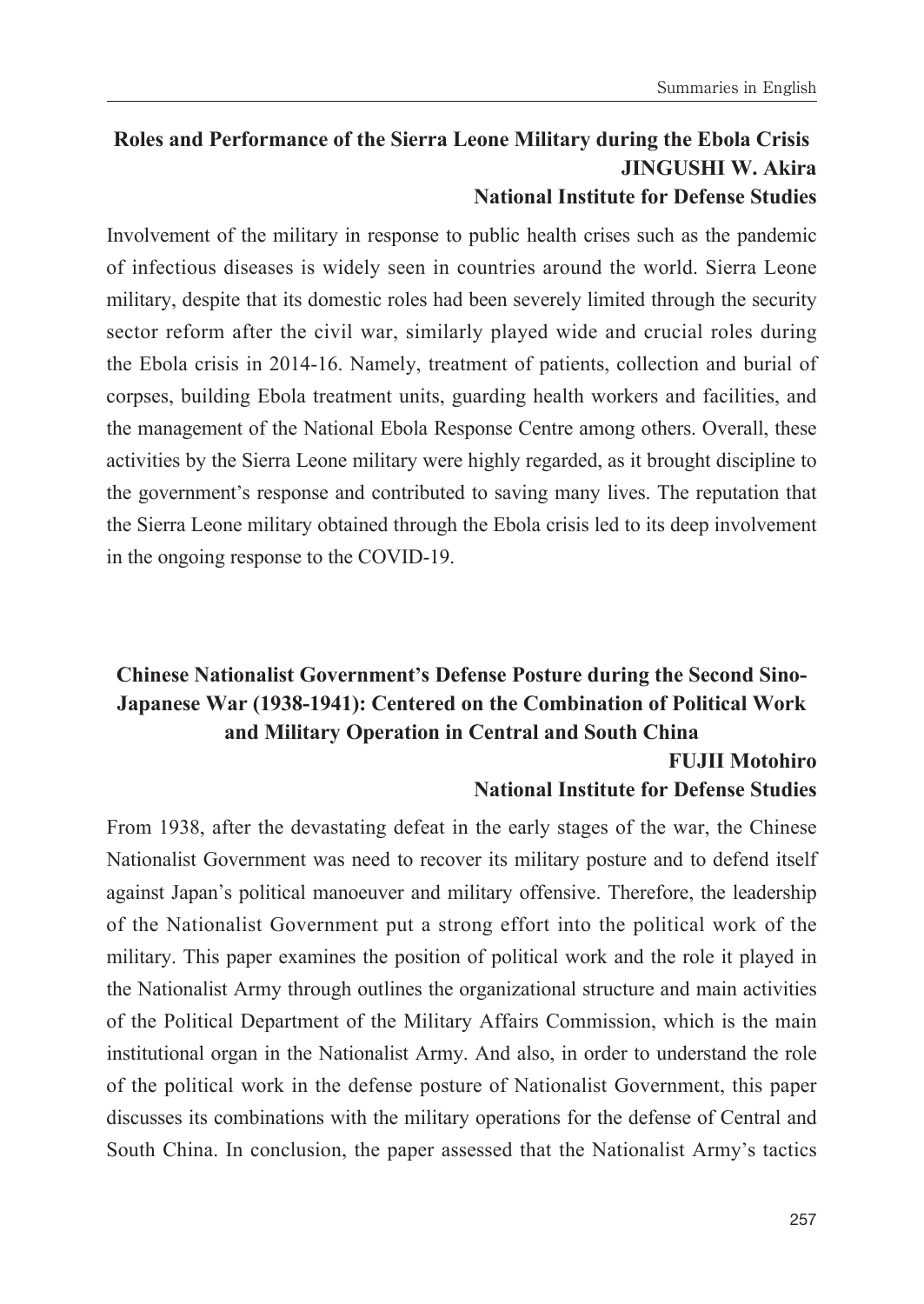developed on the basis of the combination of political work and military operations achieved a certain degree of success in the defensive operations in Central China.

#### **Competition over Cyber Norms Processes between a Norm Entrepreneur and a Norm Protector**

#### **HARADA Yu National Institute for Defense Studies**

In the wake of advancement in information technologies, norms of actors' responsible behavior in cyberspace have become issues not only in terms of its contents, but also in terms of who leads processes of norms developments (cyber norm processes) and how. Indeed, the latter issue has become controversial with increasing complexity in cyber norm processes as shown in the emergence of dual-processes (GGE and OEWG) in UN. To explain recent developments of the processes, previous studies highlight a norm entrepreneur's role aiming to create new norms in cyberspace, namely Russia. Nonetheless, through applying constructivism theory in International Relations, this paper argues that dynamics of the developments can be more precisely understood in the light of competition between a norm entrepreneur (Russia) and a norm protector (western countries). Russia has surely been playing a notable role pursuing new norms in cyberspace, but its activities have been forced to alter by western countries' countering efforts putting more importance on preserving existing international law. Through highlighting the interaction, this paper aims to fill a gap in previous studies and present future research areas in terms of applying constructivism theory to cyber norm processes.